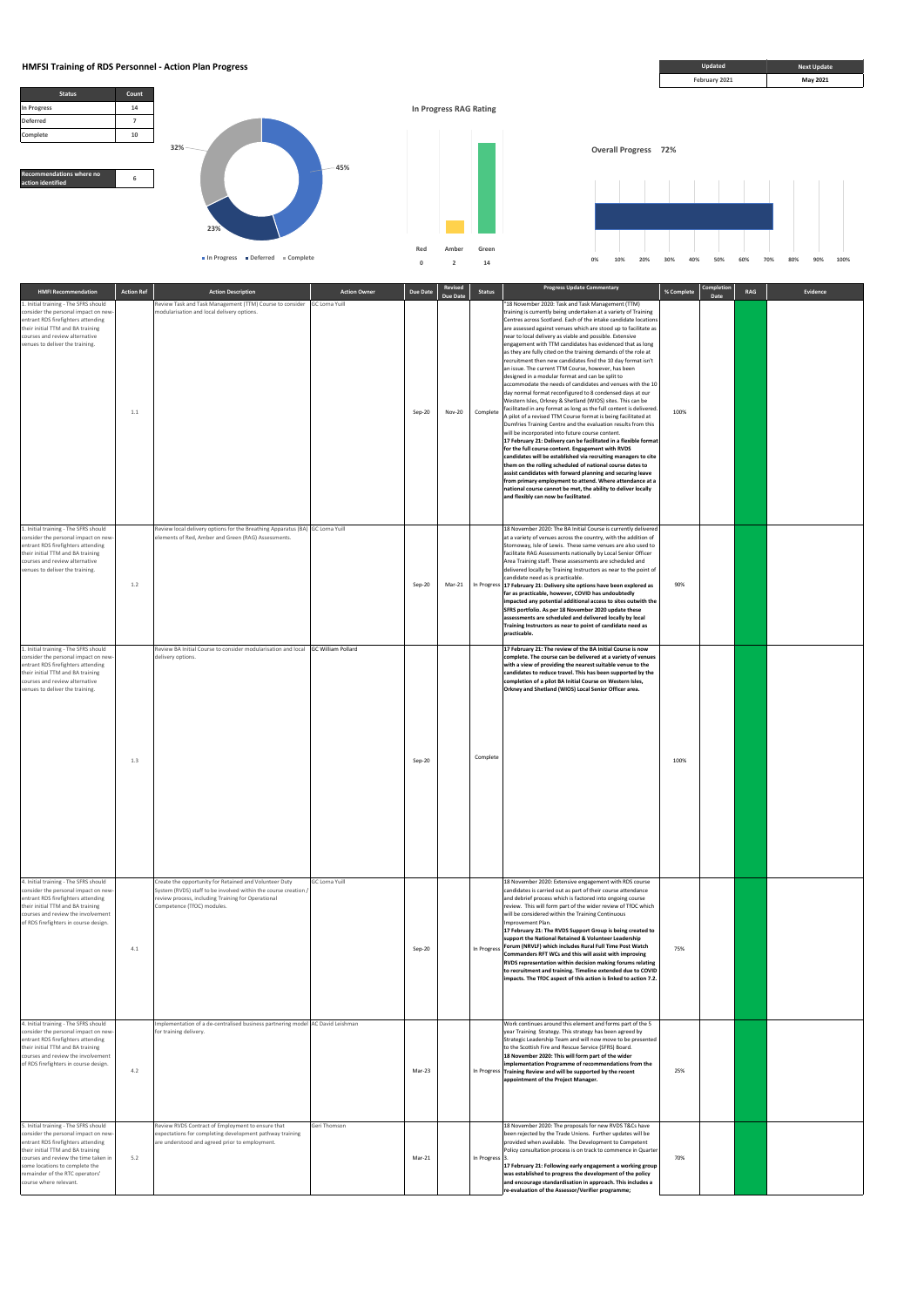| 6. Initial training - The SFRS should<br>consider the personal impact on new-<br>entrant RDS firefighters attending<br>their initial TTM and BA training<br>courses and review the extent that all<br>training centres teach to the national<br>policy and procedures (but<br>recognising the need for variations,<br>due to the availability of differing<br>equipment). | 6.2  | NTS to be reviewed and new electronic format introduced.                                                                                                              | GC William Pollard<br><b>GC Mark Gallacher</b> | Mar-22   |        |             | 18 November 2020: This review is on going with information<br>being gathered from various Training Workstreams across<br>SFRS. An initial review to ensure consistency and accuracy is<br>scheduled to be completed by the end of November 2020 with<br>a further full review planned by March 2022. The<br>standardisation of the terminology and procedures has taken<br>In Progress cognisance of variance currently experienced throughout the<br>country.<br>17 February 21: An initial light review of the Training<br>Standards has been concluded. The process to re-format and<br>revise content has commenced with a priority list being<br>established supported by the production of an<br>implementation plan. | 40% |  |  |
|---------------------------------------------------------------------------------------------------------------------------------------------------------------------------------------------------------------------------------------------------------------------------------------------------------------------------------------------------------------------------|------|-----------------------------------------------------------------------------------------------------------------------------------------------------------------------|------------------------------------------------|----------|--------|-------------|-----------------------------------------------------------------------------------------------------------------------------------------------------------------------------------------------------------------------------------------------------------------------------------------------------------------------------------------------------------------------------------------------------------------------------------------------------------------------------------------------------------------------------------------------------------------------------------------------------------------------------------------------------------------------------------------------------------------------------|-----|--|--|
| 6. Initial training - The SFRS should<br>consider the personal impact on new-<br>entrant RDS firefighters attending<br>their initial TTM and BA training<br>courses and review the extent that all<br>training centres teach to the national<br>policy and procedures (but<br>recognising the need for variations,<br>due to the availability of differing<br>equipment). | 6.3  | Training notes to support NTS to be created where<br>appropriate.                                                                                                     |                                                | Mar-23   |        | In Progress | 18 November 2020: The production of Training Notes will<br>follow on from the full review of the NTS and will form part of<br>the work within the Continuous Improvement Programme.<br>17 February 21: A plan for the further production of Training<br>Notes relating to Urban Search and Rescue (USAR), Water<br>Rescue and Breathing Apparatus (BA) is in development<br>having cognisance of the proposed due date of March 2022.                                                                                                                                                                                                                                                                                       | 40% |  |  |
| 9. Maintenance of Skills - the SFRS<br>should consider the availability and<br>suitability of IT resources at RDS<br>stations to support training;                                                                                                                                                                                                                        | 9.2  | Explore options for interlinking through the Finance, People & Andy Scott<br><b>Training Systems Group</b>                                                            |                                                | Apr-24   |        | In Progress | 18 November 2020:A Stakeholder meeting was facilitated<br>during October with a UIG session now to be convened. This<br>will form part of the PTFA Project.<br>17 February 21: We still wait the scheduling of the next User<br>Intelligence Group (UIG) that form part of the People,<br>Training, Finance and Assets System (PTFAS) Project.                                                                                                                                                                                                                                                                                                                                                                              | 60% |  |  |
| 9. Maintenance of Skills - the SFRS<br>should consider the availability and<br>suitability of IT resources at RDS<br>stations to support training;                                                                                                                                                                                                                        | 9.3  | Seek to improve broadband capacity at RDS stations in the<br>new Wide Area Network (WAN) contract                                                                     | Greg Aitken                                    | May-21   |        | In Progress | 18 November 2020: The new Wide Area Network (WAN)<br>contract, has now been evaluated and is currently with<br>Procurement for quality review and awarding. Any new<br>contract is likely to take up to 12 months to roll out (400 sites<br>involved).<br>17 February 21: New contract awarded and implementation<br>due to begin at start of March 21.                                                                                                                                                                                                                                                                                                                                                                     | 30% |  |  |
| 10. Maintenance of Skills - the SFRS<br>should consider reviewing the<br>method for assessing competence;                                                                                                                                                                                                                                                                 | 10.1 | Explore the potential for the completion of e-learning<br>assessment to automatically update pdrPRO account and<br>establish options for any identified improvements. | Andy Scott                                     | Mar-21   |        | In Progress | 18 November 2020: No further update this reporting period.<br>17 February 21: This feature will be captured as a<br>requirement within the People, Training, Finance and Assets<br>System (PTFAS) project and we await the next scheduled<br>User Intelligence Group (UIG) meeting.                                                                                                                                                                                                                                                                                                                                                                                                                                         | 85% |  |  |
| 10. Maintenance of Skills - the SFRS<br>should consider reviewing the<br>method for assessing competence;                                                                                                                                                                                                                                                                 | 10.2 | Review methods of assessing technical competence so as not<br>to rely solely upon electronic assessments and establish<br>options for any identified improvements.    | Nicole Mulvey                                  | Mar-21   |        | In Progress | 18 November 2020: Actions and content of 'lite' modules are<br>being considered in order to ascertain the correct approach to<br>assessment.<br>17 February 21: Assessment methodologies are in place for<br>the light module which has been developed. As this module<br>is now complete, an options paper will be drafted to provide<br>a range of options for consideration, this will reflect the<br>current quality standards.                                                                                                                                                                                                                                                                                         | 80% |  |  |
| 11. Maintenance of skills - the SFRS<br>should consider the delivery of more<br>practical training for RDS staff with a<br>reduction in theory content.                                                                                                                                                                                                                   | 11.1 | Guidance to be introduced which outlines the expected use of AC David Leishman<br>training packages and re-directs focus upon practical<br>application training.      |                                                | Mar-21   |        | In Progress | 18 November 2020: Work on a Guidance Note giving directior<br>to Staff with an emphasis on the practical application of skills<br>has commenced.<br>17 February 21: An initial draft guidance note is being<br>produced and will be circulated to business partners as part<br>of the consultation process prior to publication. As part of<br>the `LITE` module development as referenced in Action 7.2,<br>the balance of theoretical and practical application will be<br>considered and readdressed for a more focused delivery<br>requirement.                                                                                                                                                                         | 80% |  |  |
| 11. Maintenance of skills - the SFRS<br>should consider the delivery of more<br>practical training for RDS staff with a<br>reduction in theory content.                                                                                                                                                                                                                   | 11.2 | Take elements from MOI course to create learning modules<br>accessible to all (including RVDS).<br>Modularised version of the ICL1 course to be reviewed by           | Nicole Mulvey<br>GC Stuart Watson              | Mar-21   |        |             | 18 November 2020: Scoping for this action has commenced<br>and appropriate materials and information for the project are<br>being considered.<br>17 February 21: First draft of learning materials has now<br>been produced. These will be shared via LCMS in order to<br>In Progress offer accessibility to all, whilst providing a more flexible<br>approach. Consolidation of this learning is required and a<br>programme of events will be drafted and the approach<br>consulted with the appropriate working group. Methods of<br>evaluation will be included within the draft assessment<br>approach as previously discussed. (line 34)<br>18 November 2020: This course has now been reviewed and                   | 50% |  |  |
| 17. Incident Command Training - The<br>SFRS should provide initial ICL1<br>command courses for RDS staff with<br>IC responsibilities.                                                                                                                                                                                                                                     | 17.1 | Training Function and LSO Areas with implementation based<br>on findings.                                                                                             |                                                | Mar-21   |        |             | will be delivered at identified Training Centres during the first<br>quarter of 2021.<br>17 February 21: ICL1 modular course content now in the final<br>In Progress stages with the Incident Command Team finalising the<br>scenarios to align with facilities available at different stations<br>/ venues across SFRS. Some additional work is ongoing to<br>PDRpro to enable ICL1 modular training to be recorded<br>electronically and support the process.                                                                                                                                                                                                                                                             | 90% |  |  |
| 21. Other Observations - The SFRS<br>should consider introducing optional<br>RDS manager seminars to enhance<br>the opportunities for networking,<br>practical training and learning.                                                                                                                                                                                     | 21.1 | SDMP (RVDS Project) members to consider cost benefit<br>analysis of a wider introduction of seminars across the Service.                                              | DACO John MacDonald                            | Mar-23   |        |             | 18 November 2020: This element is now being considered as<br>part of the wider Communications and Engagement element<br>of the RVDS Strategy within the Service Delivery Model<br>Programme. The topic will also be discussed at the next<br>meeting of the RVDS National Leadership Forum to establish if<br>In Progress any early progress can be made.<br>17 February 21: This work is going to transfer over to the<br>RVDS National Leadership Forum and ownership of the<br>action is to transferred to GC Gavin Hammond.                                                                                                                                                                                             | 75% |  |  |
| 6. Initial training - The SFRS should<br>consider the personal impact on new-<br>entrant RDS firefighters attending<br>their initial TTM and BA training<br>courses and review the extent that all<br>training centres teach to the national<br>policy and procedures (but<br>recognising the need for variations,<br>due to the availability of differing<br>equipment). | 6.1  | Agree process with LSOs on the allocation of training modules<br>for each station should be aligned to the station risk profile,<br>vehicle and equipment available.  | <b>AC Rab Middlemiss</b>                       | $Mar-21$ | Mar-22 | Deferred    | This element forms part of the scoping of the Service Delivery<br>Model Programme (SDMP). This action is deferred until the<br>identification of station profiling is complete. It is proposed<br>the Training Function will work with LSOs in identifying the<br>requirements of each station.<br>Phase 2 of the SDMP was originally due to complete in March<br>2021, however due to the impact of COVID the due date for<br>this has now moved to September 2021.<br>This will be reassessed in March 2021.                                                                                                                                                                                                              |     |  |  |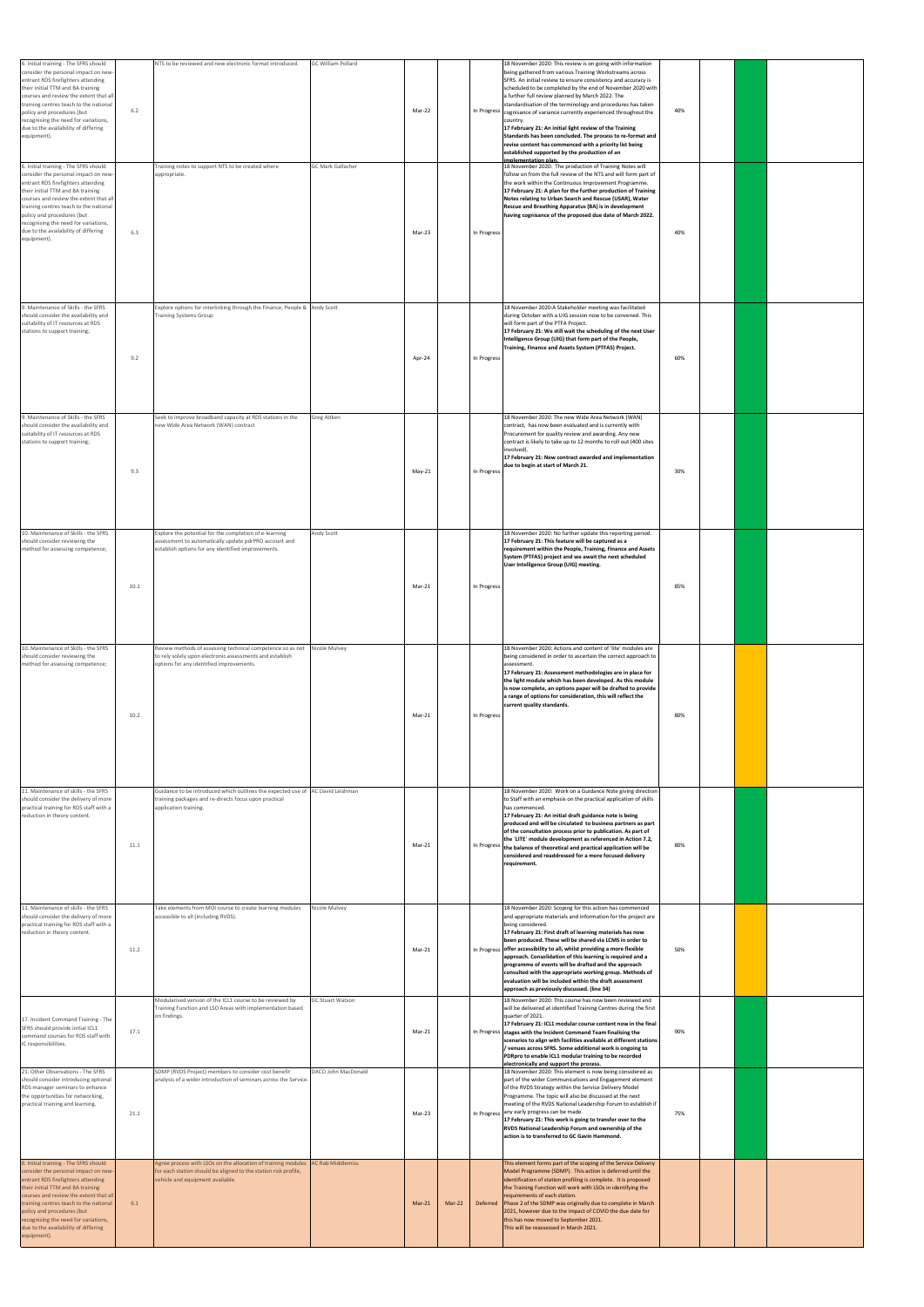| 7. Maintenance of Skills - the SFRS<br>should consider the content and<br>relevance of RDS TfOC packages, and<br>amend accordingly.                                                                                                                                                                                                                                       | 7.1  | Combination of appropriate sets of modules.                                                                                                                                                                                                                                                                                                                                                                                                                                      | <b>GC Dave Leishman</b>    | $Mar-21$ | Deferred | 18 November 2020: A Gantt chart has been developed<br>providing a proposed timeframe for consideration of specific<br>module content, amendments and amalgamation<br>opportunities. Following the review of the Annual Operating<br>Plan (AOP) that was instigated by the Strategic Leadership<br>Team, it is proposed that this action within the AOP is deferred<br>and to be re-considered for next year.                                                                                                                                                                                                                                | 15%  |        |              |                                                                                                                                                                                                                                                                                                                                                                                                                                                          |
|---------------------------------------------------------------------------------------------------------------------------------------------------------------------------------------------------------------------------------------------------------------------------------------------------------------------------------------------------------------------------|------|----------------------------------------------------------------------------------------------------------------------------------------------------------------------------------------------------------------------------------------------------------------------------------------------------------------------------------------------------------------------------------------------------------------------------------------------------------------------------------|----------------------------|----------|----------|---------------------------------------------------------------------------------------------------------------------------------------------------------------------------------------------------------------------------------------------------------------------------------------------------------------------------------------------------------------------------------------------------------------------------------------------------------------------------------------------------------------------------------------------------------------------------------------------------------------------------------------------|------|--------|--------------|----------------------------------------------------------------------------------------------------------------------------------------------------------------------------------------------------------------------------------------------------------------------------------------------------------------------------------------------------------------------------------------------------------------------------------------------------------|
| 7. Maintenance of Skills - the SFRS<br>should consider the content and<br>relevance of RDS TfOC packages, and<br>amend accordingly.                                                                                                                                                                                                                                       | 7.2  | Creation of "LITE" modules for maintenance phase use.                                                                                                                                                                                                                                                                                                                                                                                                                            | <b>Andy Scott</b>          | Mar-23   | Deferred | 18 November 2020: A gantt chart has been developed<br>providing a proposed timeline for the development of LITE<br>modules and is tied in with action point 7.1. Following the<br>review of the Annual Operating Plan (AOP) that was instigated<br>by the Strategic Leadership Team, it is proposed that this<br>action within the AOP is deferred and to be re-considered for<br>next year.                                                                                                                                                                                                                                                | 15%  |        |              |                                                                                                                                                                                                                                                                                                                                                                                                                                                          |
| 12. Driver Training - The SFRS should<br>consider providing LGV driving<br>courses in remote and Island<br>locations to minimise the personal<br>impact to RDS staff.                                                                                                                                                                                                     | 12.1 | No further action can be taken at this time pending review of<br>course structure to accommodate new statutory obligations<br>and dependant on Island impact assessment. This will be<br>reassessed in June 2021.                                                                                                                                                                                                                                                                |                            |          | Deferred |                                                                                                                                                                                                                                                                                                                                                                                                                                                                                                                                                                                                                                             |      |        |              | Whenever possible, the option to<br>deliver the course locally is<br>considered. However, this is not<br>always possible due to the negative<br>impact on the limited capacity<br>available within the small pool of<br>driver trainers. This will also be<br>impacted by pending legislative<br>changes to the Road Safety Act 2006<br>(Regulation 19) which dictates a<br>minimum course duration of two<br>weeks with a 2:1 student / driver<br>ratio |
| 12. Driver Training - The SFRS should<br>consider providing LGV driving<br>courses in remote and Island<br>locations to minimise the personal<br>impact to RDS staff.                                                                                                                                                                                                     | 12.2 | De-centralisation of business partnering model.                                                                                                                                                                                                                                                                                                                                                                                                                                  | <b>GC Stephen McCurry</b>  | Mar-20   | Deferred | Business case for 4 additional driver trainers across SFRS was<br>successful (July 2020). 3 of these posts to be put within North<br>No further action can be taken at this time: pending review of<br>course structure to accommodate new statutory obligations.<br>Linked to 12.1 below which is also deferred. This will be<br>reviewed in June 2021.                                                                                                                                                                                                                                                                                    |      |        |              |                                                                                                                                                                                                                                                                                                                                                                                                                                                          |
| 15. High Reach Appliance Training -<br>The SFRS should ensure RDS<br>firefighters are able to maintain both<br>their core skills and high reach<br>operational competence.                                                                                                                                                                                                | 15.1 | No action proposed at present as this is the same training<br>standards required for all High Reach Appliance Operators and<br>the balance of this is being monitored within LSO Areas. This<br>will also form part of the Station Appliance Review work being<br>progressed, which will also consider the current High Reach<br>Appliance Strategy and ROSE Project progress prior to<br>implementation of any related recommendations. This will be<br>eassessed in June 2021. |                            |          | Deferred |                                                                                                                                                                                                                                                                                                                                                                                                                                                                                                                                                                                                                                             |      |        |              |                                                                                                                                                                                                                                                                                                                                                                                                                                                          |
| 16. High Reach Appliance Training<br>consider crewing the high reach<br>appliance with members of staff<br>using different crewing model.                                                                                                                                                                                                                                 | 16.1 | SDMP's Station and Appliances Review Project and the<br>associated Demand Based Duty Systems Project to consider<br>options crewing the high reach appliance with members of<br>staff using a different crewing model within the scope of their<br>respective projects.                                                                                                                                                                                                          | <b>DACO John MacDonald</b> | Mar-23   | Deferred | The location, availability, crewing and duty system for special<br>appliances will be considered as part of the wider SDMP<br>Station and Appliance Review and Demand Based Duty<br>Systems projects. These projects will also link with the<br>Operational Strategy review being undertaken by the<br>Response and Resilience function.<br>Phase 2 of the SDMP was originally due to complete in March<br>2021, however due to the impact of COVID the end date stop<br>for this has now moved to September 2021.<br>This will be reassessed in March 2021.                                                                                | 40%  |        |              |                                                                                                                                                                                                                                                                                                                                                                                                                                                          |
| 1. Initial training - The SFRS should<br>consider the personal impact on new-<br>entrant RDS firefighters attending<br>their initial TTM and BA training<br>courses and review alternative<br>venues to deliver the training.                                                                                                                                             | 1.4  | Compile and submit requests to Asset Management for any<br>remaining BA equipment needed.                                                                                                                                                                                                                                                                                                                                                                                        | <b>GC William Pollard</b>  | Jul-20   |          | An analysis of our BA Training Sites has been undertaken to<br>identify additional equipment needs. This will facilitate the<br>ability for elements of the BA Initial Courses to be delivered<br>locally. This equipment analysis is being finalised for<br>submission to Asset Management for consideration.<br>Complete The development of a Carbonaceous Fire Behaviour Training<br>(CFBT) Strategy will identify any further work required to<br>enable local delivery programmes for BA Refresher Training.<br>18 November 2020: Request for BA equipment submitted via<br>ACO. Dickie on 3 November 2020. This includes 18 x Thermal | 100% |        |              |                                                                                                                                                                                                                                                                                                                                                                                                                                                          |
| 2. Initial training - The SFRS should<br>consider the personal impact on new-<br>entrant RDS firefighters attending<br>their initial TTM and BA training<br>courses and review the current<br>timescales allocated for the training.                                                                                                                                      | 2.1  | No action required. Response to this recommendation is<br>captured within recommendation 1.                                                                                                                                                                                                                                                                                                                                                                                      |                            |          |          | Imaging Cameras, 3 x Portable CFBT Aids (known as 'Dolls                                                                                                                                                                                                                                                                                                                                                                                                                                                                                                                                                                                    |      |        |              |                                                                                                                                                                                                                                                                                                                                                                                                                                                          |
| 3. Initial training - The SFRS should<br>consider the personal impact on new-<br>entrant RDS firefighters attending<br>their initial TTM and BA training<br>courses and review the course<br>content and methods of delivery.                                                                                                                                             | 3.1  | No action required. Response to this recommendation is<br>captured within recommendation 1.                                                                                                                                                                                                                                                                                                                                                                                      |                            |          |          |                                                                                                                                                                                                                                                                                                                                                                                                                                                                                                                                                                                                                                             |      |        |              |                                                                                                                                                                                                                                                                                                                                                                                                                                                          |
| 5. Initial training - The SFRS should<br>consider the personal impact on new-<br>entrant RDS firefighters attending<br>their initial TTM and BA training<br>courses and review the time taken in<br>some locations to complete the<br>remainder of the RTC operators'<br>course where relevant.                                                                           | 5.1  | Agree process with LSOs for ensuring that expectations for<br>completing development pathway training are understood and<br>agreed prior to employment and are suitably managed<br>thereafter.                                                                                                                                                                                                                                                                                   | AC Rab Middlemiss          | Mar-21   | Complete | The Road Traffic Collision (RTC) Operators Course is an integral<br>part of the Trainee Firefighter Development process,<br>facilitated locally at a time and venue mutually acceptable by<br>the LSO Area and Trainee. The time taken is often governed by<br>the Trainees' ability to attend.<br>Discussion has been undertaken at the Strategic Business<br>Partner Forum. This meeting forum is monthly and allows an<br>opportunity for all Service Delivery Area representatives to<br>feedback into the process dynamically.<br>18 November 2020: < Please provide update here>                                                      | 100% |        | $\checkmark$ | <b>Strategic Business Partner Forum</b><br>monthly meetings in place to allow<br>LSOs and their teams to feedback and<br>into the process.                                                                                                                                                                                                                                                                                                               |
| 6. Initial training - The SFRS should<br>consider the personal impact on new-<br>entrant RDS firefighters attending<br>their initial TTM and BA training<br>courses and review the extent that all<br>training centres teach to the national<br>policy and procedures (but<br>recognising the need for variations,<br>due to the availability of differing<br>equipment). | 6.4  | A Training Quality Assurance process and audit programme to GC Graeme Hay<br>be devised and introduced with good practice shared across<br>the Service.                                                                                                                                                                                                                                                                                                                          |                            | Mar-20   | Complete | SFRS Training Delivery Assurance Policy and Procedure is now<br>in place which addresses the quality assurance process.                                                                                                                                                                                                                                                                                                                                                                                                                                                                                                                     | 100% |        | $\checkmark$ | Training Delivery Assurance Policy and<br>Procedure in place.                                                                                                                                                                                                                                                                                                                                                                                            |
| 8. Maintenance of Skills - the SFRS<br>should consider engagement with<br>RDS staff when developing TfOC<br>packages in the future.                                                                                                                                                                                                                                       | 8.1  | No action required. Response to this recommendation is<br>captured within recommendation 4.                                                                                                                                                                                                                                                                                                                                                                                      |                            |          |          |                                                                                                                                                                                                                                                                                                                                                                                                                                                                                                                                                                                                                                             |      |        |              |                                                                                                                                                                                                                                                                                                                                                                                                                                                          |
| 9. Maintenance of Skills - the SFRS<br>should consider the availability and<br>suitability of IT resources at RDS<br>stations to support training;                                                                                                                                                                                                                        | 9.1  | Engage with ICT to explore Single Sign-on functionality                                                                                                                                                                                                                                                                                                                                                                                                                          | Andy Scott                 | $Jan-21$ | Complete | 18 November 2020: Scoping exercise is now complete. Single<br>Sign-on functionality is not available currently. However, this<br>will be included as a functional specification via the People,<br>Training, Finance & Assets (PFTA) Project.                                                                                                                                                                                                                                                                                                                                                                                               | 100% |        | $\checkmark$ |                                                                                                                                                                                                                                                                                                                                                                                                                                                          |
| 13. Driver Training - The SFRS should<br>consider using third party providers<br>to deliver LGV training.                                                                                                                                                                                                                                                                 | 13.1 | No action required. Response to this recommendation is<br>captured within recommendation 12.                                                                                                                                                                                                                                                                                                                                                                                     |                            |          |          |                                                                                                                                                                                                                                                                                                                                                                                                                                                                                                                                                                                                                                             |      |        |              |                                                                                                                                                                                                                                                                                                                                                                                                                                                          |
| 14. Driver Training - The SFRS should<br>consider delivering EFAD training<br>courses on remote islands to reflect<br>topography and risk.                                                                                                                                                                                                                                | 14.1 | No action required. Response to this recommendation is<br>captured within recommendation 12.                                                                                                                                                                                                                                                                                                                                                                                     |                            |          |          |                                                                                                                                                                                                                                                                                                                                                                                                                                                                                                                                                                                                                                             |      |        |              |                                                                                                                                                                                                                                                                                                                                                                                                                                                          |
| 18. Incident Command Training - The<br>SFRS should provide alternative<br>venues and delivery methods for the<br>initial ICL1 command course.                                                                                                                                                                                                                             | 18.1 | No action required. Response to this recommendation is<br>captured within recommendation 17.                                                                                                                                                                                                                                                                                                                                                                                     |                            |          |          |                                                                                                                                                                                                                                                                                                                                                                                                                                                                                                                                                                                                                                             |      |        |              |                                                                                                                                                                                                                                                                                                                                                                                                                                                          |
| 19. Incident Command Training - The<br>SFRS should develop a quality<br>assurance process for the delivery of<br>ICA and ICL1 courses.                                                                                                                                                                                                                                    | 19.1 | Extend Quality Assurance process to incorporate ICA Course<br>training delivery.                                                                                                                                                                                                                                                                                                                                                                                                 | GC Stephen McCurry         | $Mar-21$ | Complete | Quality Assurance process in place for Incident Command.<br>Linked to Action 6.4.                                                                                                                                                                                                                                                                                                                                                                                                                                                                                                                                                           | 100% | Aug-20 | $\checkmark$ | Training Delivery Assurance Policy and<br>Procedure in place.                                                                                                                                                                                                                                                                                                                                                                                            |